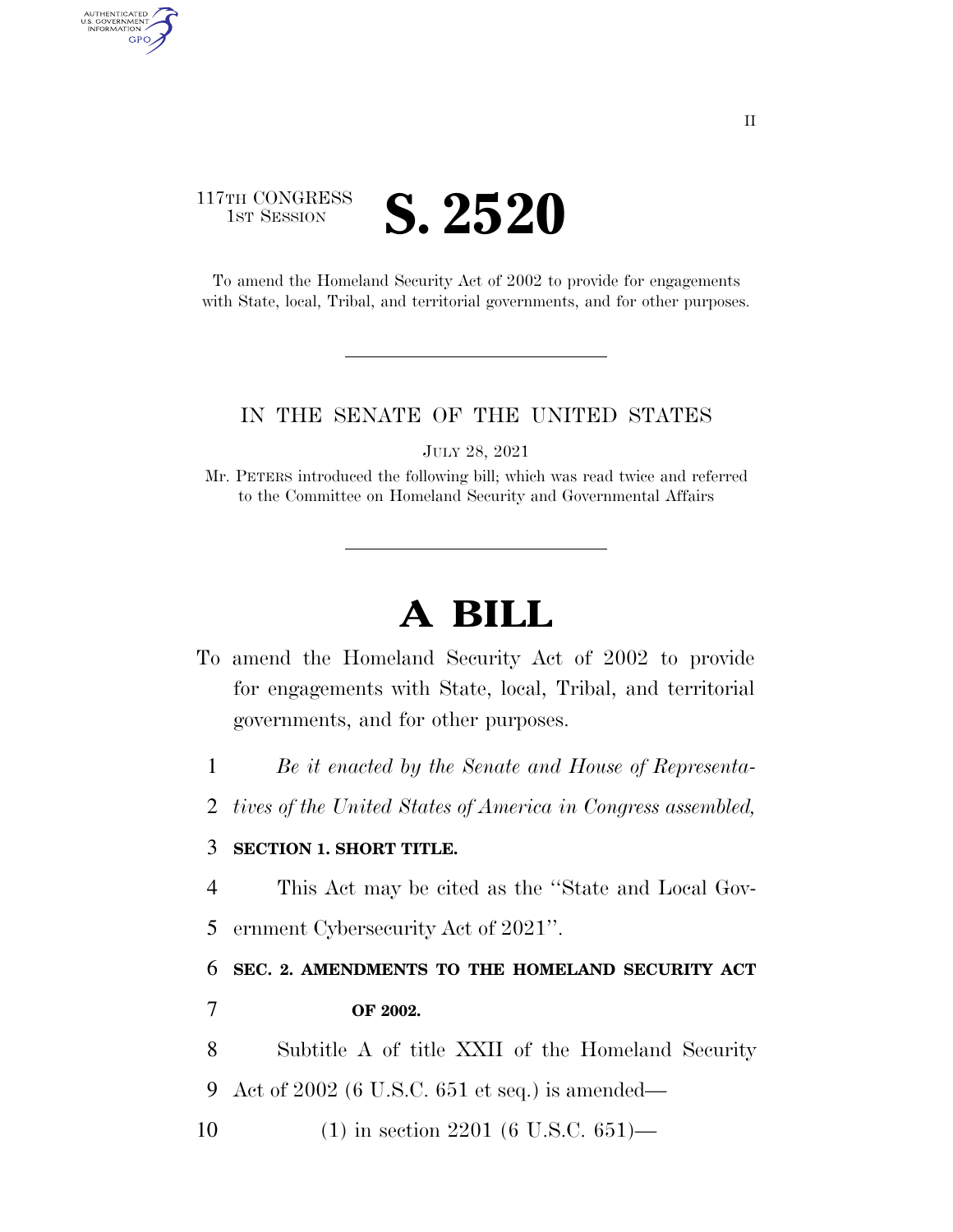| $\mathbf{1}$   | (A) by redesignating paragraphs $(4)$ , $(5)$ ,             |
|----------------|-------------------------------------------------------------|
| $\overline{2}$ | and $(6)$ as paragraphs $(5)$ , $(6)$ , and $(7)$ , respec- |
| 3              | tively; and                                                 |
| $\overline{4}$ | (B) by inserting after paragraph (3) the                    |
| 5              | following:                                                  |
| 6              | "(4) ENTITY.—The term 'entity' shall in-                    |
| 7              | clude—                                                      |
| 8              | $\lq\lq$ an association, corporation, whether               |
| 9              | for-profit or nonprofit, partnership, proprietor-           |
| 10             | ship, organization, institution, establishment, or          |
| 11             | individual, whether domestic or foreign;                    |
| 12             | "(B) a governmental agency or other gov-                    |
| 13             | ernmental entity, whether domestic or foreign,              |
| 14             | including State, local, Tribal, and territorial             |
| 15             | government entities; and                                    |
| 16             | "(C) the general public.";                                  |
| 17             | $(2)$ in section 2202 (6 U.S.C. 652)—                       |
| 18             | $(A)$ in subsection $(e)$ —                                 |
| 19             | (i) in paragraph $(11)$ , by striking                       |
| 20             | "and" at the end;                                           |
| 21             | (ii) in the first paragraph $(12)$ , by                     |
| 22             | striking "and" at the end;                                  |
| 23             | (iii) by redesignating the second and                       |
| 24             | third paragraphs $(12)$ as paragraphs $(13)$                |
| 25             | and $(15)$ , respectively;                                  |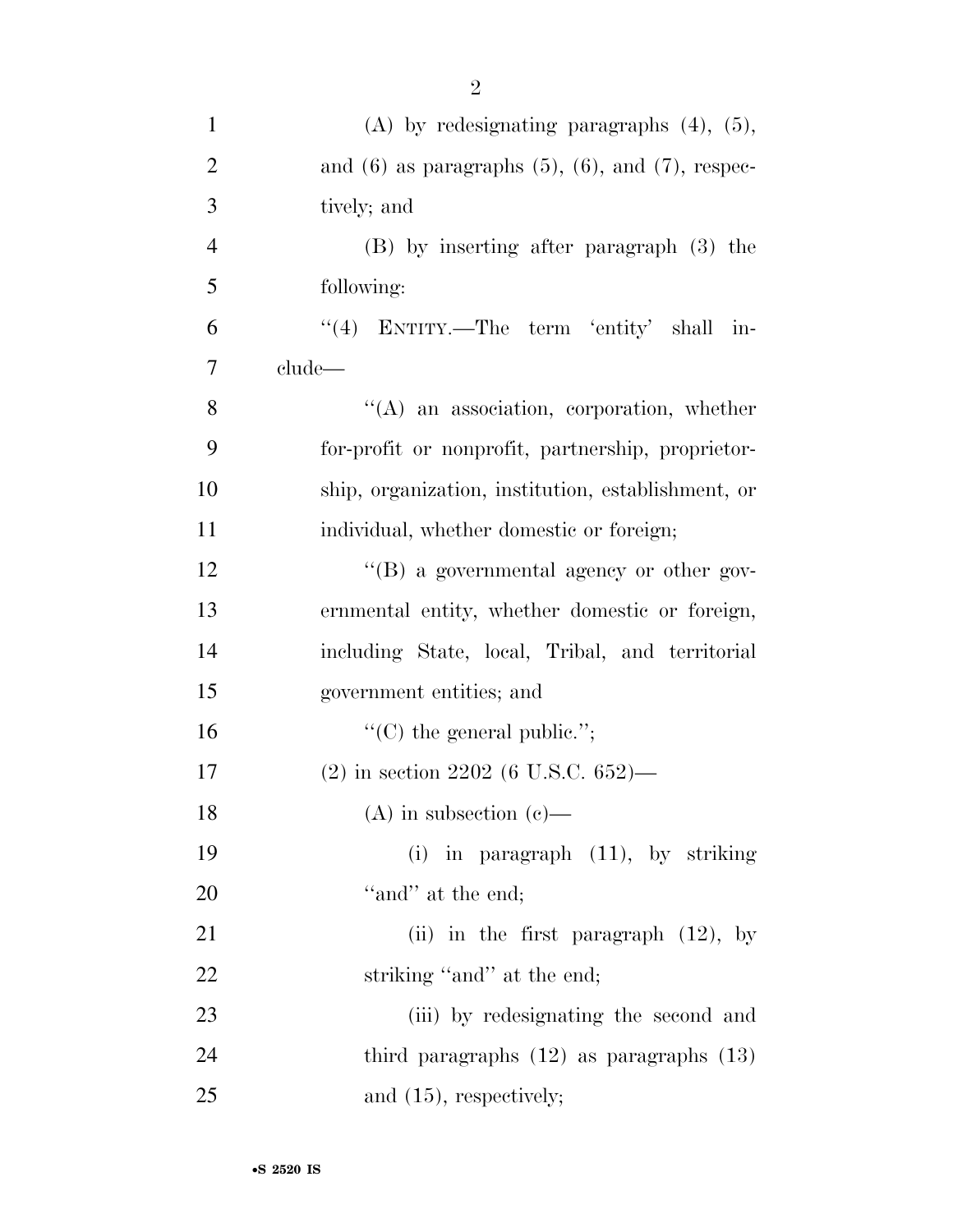| $\mathbf{1}$   | $(iv)$ in paragraph $(13)$ , as so redesig-       |
|----------------|---------------------------------------------------|
| $\overline{2}$ | nated, by striking "and" at the end; and          |
| 3              | $(v)$ by inserting after paragraph $(13)$ ,       |
| $\overline{4}$ | as so redesignated, the following:                |
| 5              | $``(14)$ carry out the authority of the Secretary |
| 6              | under subsection (e) $(1)(S)$ ; and"; and         |
| 7              | $(B)$ in subsection $(e)(1)$ , by adding at the   |
| 8              | end the following:                                |
| 9              | "(S) To make grants to and enter into co-         |
| 10             | operative agreements or contracts with States,    |
| 11             | local, Tribal, and territorial governments, and   |
| 12             | other non-Federal entities as the Secretary de-   |
| 13             | termines necessary to carry out the responsibil-  |
| 14             | ities of the Secretary related to cybersecurity   |
| 15             | and infrastructure security under this Act and    |
| 16             | any other provision of law, including grants, co- |
| 17             | operative agreements, and contracts that pro-     |
| 18             | vide assistance and education related to cyber    |
| 19             | threat indicators, defensive measures and cyber-  |
| <b>20</b>      | security technologies, cybersecurity risks, inci- |
| 21             | dents, analysis, and warnings."; and              |
| 22             | $(3)$ in section 2209 (6 U.S.C. 659)—             |
| 23             | in subsection (c)(6), by inserting<br>(A)         |
|                |                                                   |

24 "operational and" before "timely";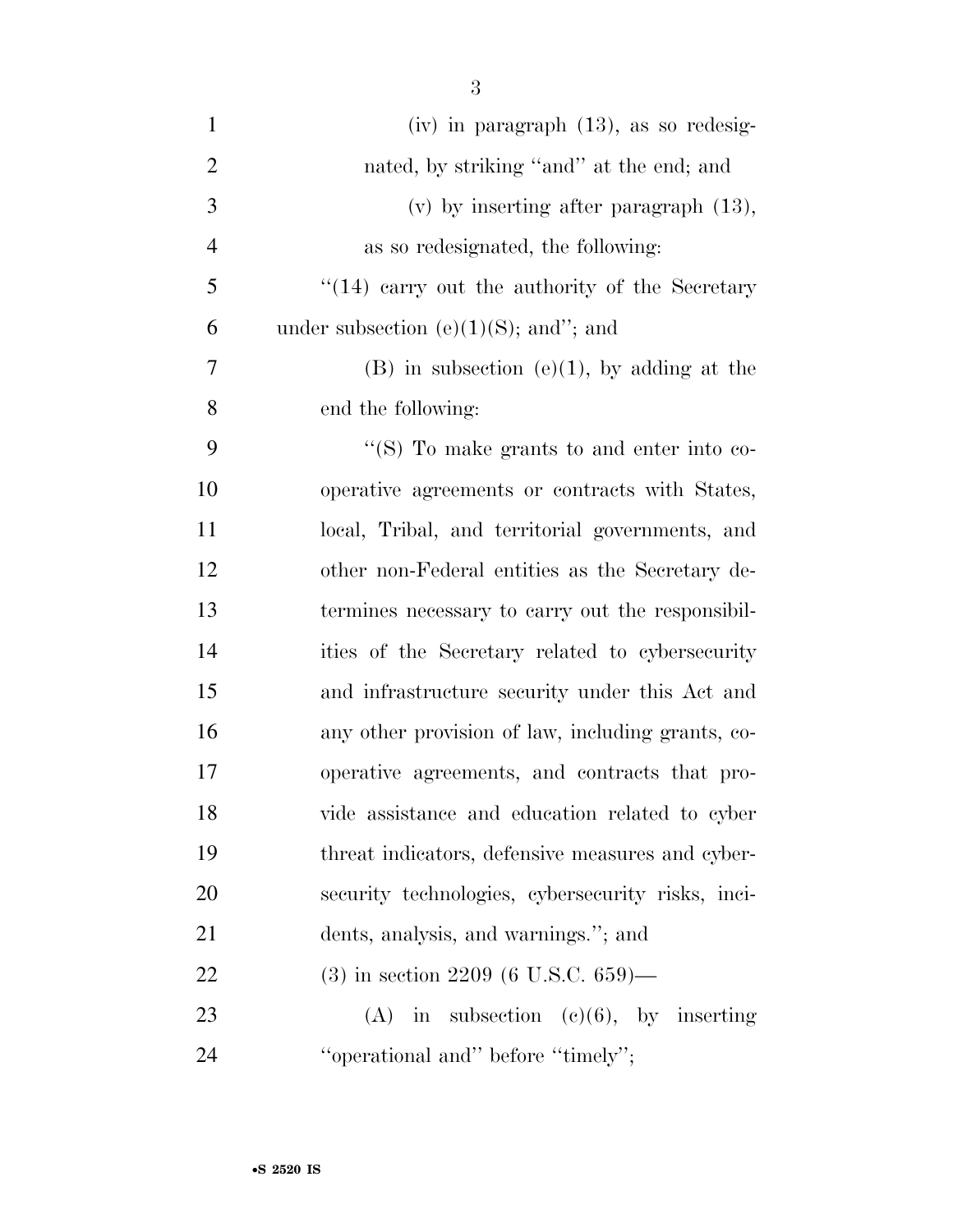1 (B) in subsection (d)(1)(E), by inserting ", 2 including an entity that collaborates with elec- tion officials,'' after ''governments''; and (C) by adding at the end the following: ''(p) COORDINATION ON CYBERSECURITY FOR FED- ERAL AND NON-FEDERAL ENTITIES.— 7 "(1) COORDINATION.—The Center shall, to the extent practicable, and in coordination as appro- priate with Federal and non-Federal entities, such as the Multi-State Information Sharing and Analysis Center— 12 ''(A) conduct exercises with Federal and non-Federal entities; ''(B) provide operational and technical cy- bersecurity training related to cyber threat indi- cators, proactive and defensive measures, cyber- security risks and vulnerabilities, and incident response and management to Federal and non- Federal entities to address cybersecurity risks or incidents, with or without reimbursement; 21 ''(C) assist Federal and non-Federal enti- ties, upon request, in sharing actionable and real time cyber threat indicators, defensive measures, cybersecurity risks, and incidents

from and to the Federal Government as well as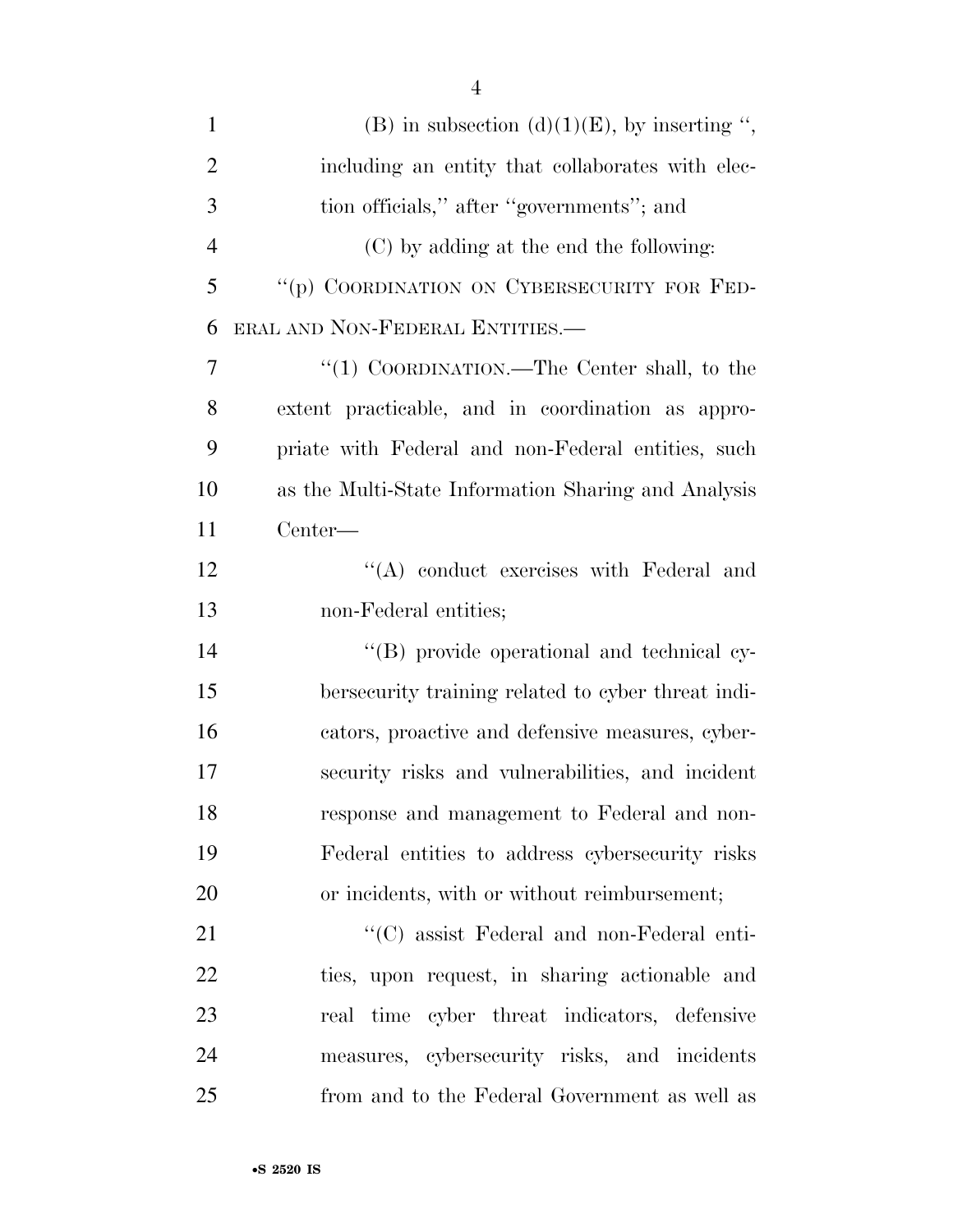| $\mathbf{1}$   | among Federal and non-Federal entities, in          |
|----------------|-----------------------------------------------------|
| $\overline{2}$ | order to increase situational awareness and help    |
| 3              | prevent incidents;                                  |
| $\overline{4}$ | "(D) provide notifications containing spe-          |
| 5              | cific incident and malware information that         |
| 6              | may affect them or their customers and resi-        |
| $\overline{7}$ | dents;                                              |
| 8              | "(E) provide and periodically update via            |
| 9              | an easily accessible platform and other means       |
| 10             | tools, products, resources, policies, guidelines,   |
| 11             | controls, and other cybersecurity standards and     |
| 12             | best practices and procedures related to infor-     |
| 13             | mation security;                                    |
| 14             | " $(F)$ work with senior Federal and non-           |
| 15             | Federal officials, including State, local, Tribal,  |
| 16             | and territorial Chief Information Officers, sen-    |
| 17             | ior election officials, and through national asso-  |
| 18             | ciations, to coordinate a nationwide effort to en-  |
| 19             | sure effective implementation of tools, products,   |
| 20             | resources, policies, guidelines, controls, and pro- |
| 21             | cedures related to information security to se-      |
|                |                                                     |

cure and ensure the resiliency of Federal and

non-Federal information systems, including

•**S 2520 IS**

election systems;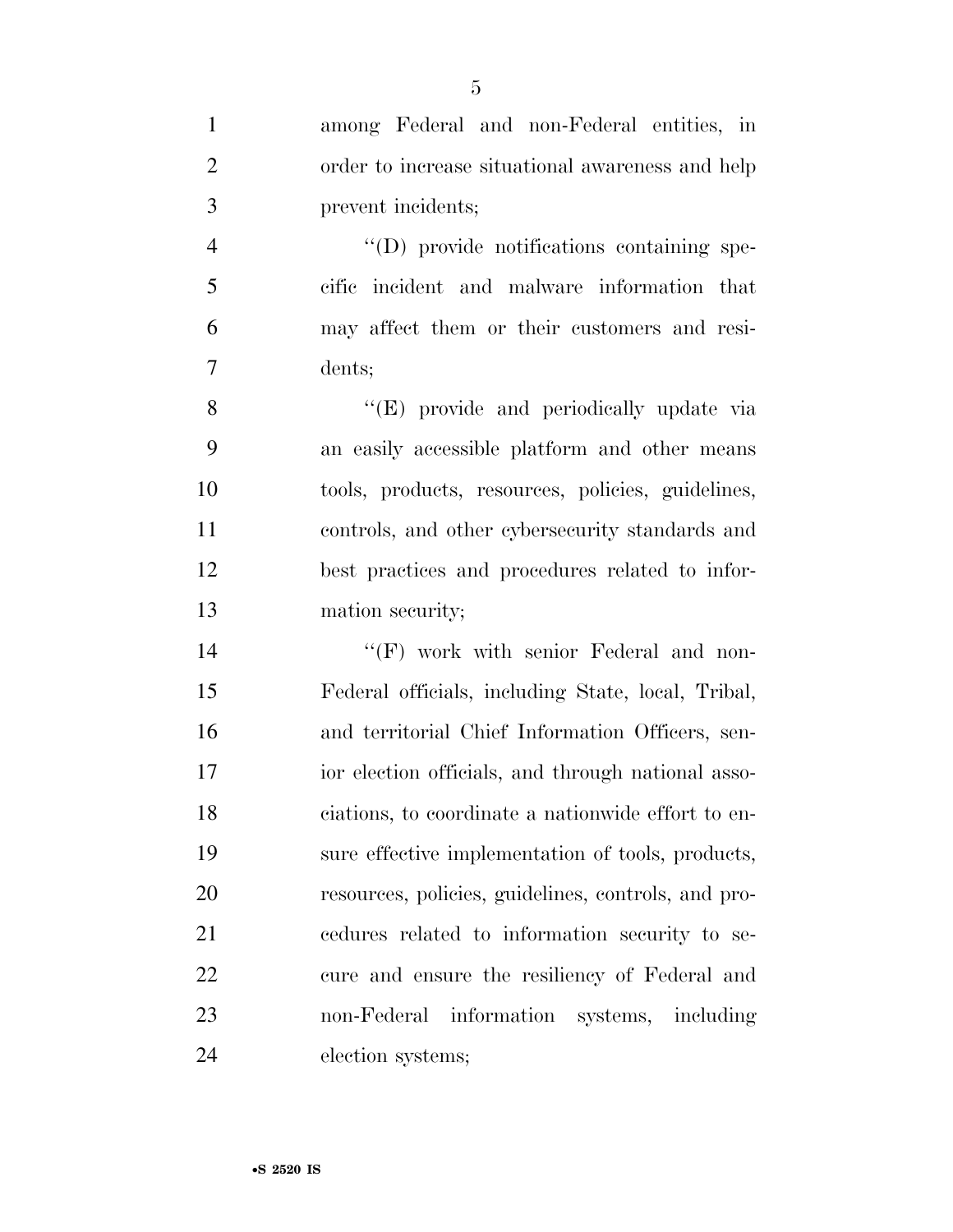''(G) provide, upon request, operational and technical assistance to Federal and non- Federal entities to implement tools, products, resources, policies, guidelines, controls, and pro- cedures on information security, including by, as appropriate, deploying and sustaining cyber- security technologies, such as an intrusion and threat detection capability, to assist those Fed- eral and non-Federal entities in detecting cyber- security risks and incidents; 11 ''(H) assist Federal and non-Federal enti- ties in developing policies and procedures for coordinating vulnerability disclosures, to the ex- tent practicable, consistent with international and national standards in the information tech- nology industry;  $\text{``(I)}$  ensure that Federal and non-Federal entities, as appropriate, are made aware of the

tools, products, resources, policies, guidelines,

controls, and procedures on information secu-

21 rity developed by the Department and other ap-

propriate Federal departments and agencies for

ensuring the security and resiliency of civilian

information systems; and